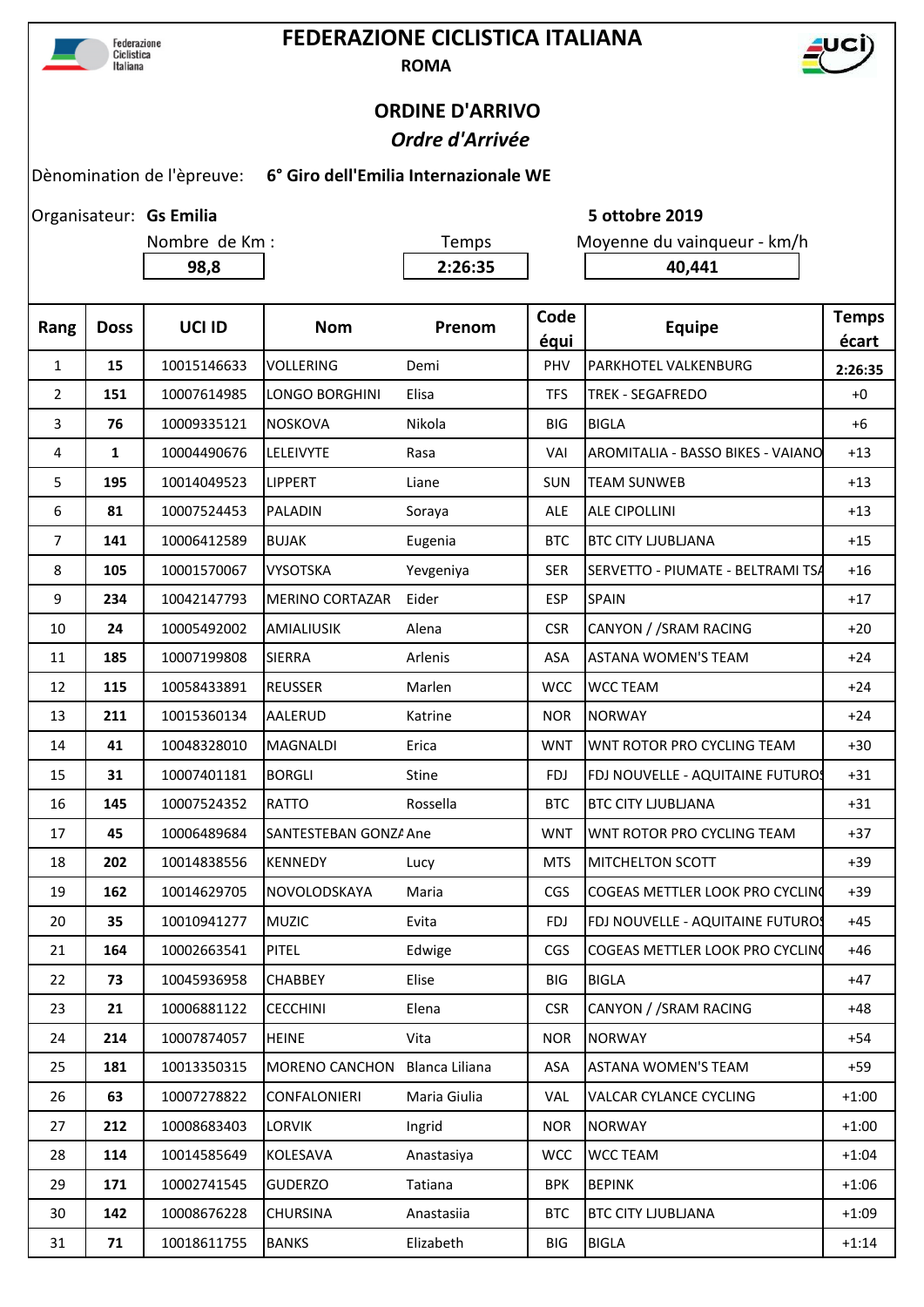| 32 | 174 | 10010660684 | <b>RAGUSA</b>                   | Katia         | <b>BPK</b> | <b>BEPINK</b>                     | $+1:16$ |
|----|-----|-------------|---------------------------------|---------------|------------|-----------------------------------|---------|
| 33 | 75  | 10011067175 | <b>WRIGHT</b>                   | Sophie        | <b>BIG</b> | <b>BIGLA</b>                      | $+1:20$ |
| 34 | 65  | 10008637327 | <b>PALADIN</b>                  | Asja          | <b>VAL</b> | <b>VALCAR CYLANCE CYCLING</b>     | $+1:20$ |
| 35 | 6   | 10014819964 | <b>BORGHESI</b>                 | Letizia       | VAI        | AROMITALIA - BASSO BIKES - VAIANO | $+1:20$ |
| 36 | 23  | 10007348237 | <b>BARNES</b>                   | Hannah        | <b>CSR</b> | CANYON / SRAM RACING              | $+1:20$ |
| 37 | 93  | 10014963848 | <b>MARTURANO</b>                | Greta         | <b>TOP</b> | <b>TOP GIRLS FASSA BORTOLO</b>    | $+1:24$ |
| 38 | 222 | 10010660785 | <b>BERTIZZOLO</b>               | Sofia         | <b>ITA</b> | <b>ITALIA</b>                     | $+1:24$ |
| 39 | 54  | 10013958482 | <b>GRINCZER</b>                 | Natalie       | <b>BDU</b> | <b>BIZKAIA - DURANGO</b>          | $+1:26$ |
| 40 | 136 | 10009781220 | <b>ROSSATO</b>                  | Beatrice      | <b>SBT</b> | EUROTARGET - BIANCHI - VITTORIA   | $+1:26$ |
| 41 | 193 | 10008648239 | <b>SOEK</b>                     | Julia         | <b>SUN</b> | <b>TEAM SUNWEB</b>                | $+1:29$ |
| 42 | 146 | 10009892869 | ŽIGART                          | Urška         | <b>BTC</b> | <b>BTC CITY LJUBLJANA</b>         | $+1:32$ |
| 43 | 62  | 10011143260 | <b>CAVALLI</b>                  | Marta         | <b>VAL</b> | <b>VALCAR CYLANCE CYCLING</b>     | $+1:38$ |
| 44 | 235 | 10006886172 | RODRIGUEZ SANCHEZ Gloria        |               | <b>ESP</b> | <b>SPAIN</b>                      | $+1:40$ |
| 45 | 203 | 10003270601 | <b>SPRATT</b>                   | Amanda        | <b>MTS</b> | MITCHELTON SCOTT                  | $+1:40$ |
| 46 | 172 | 10014964858 | CANVELLI                        | Vania         | <b>BPK</b> | <b>BEPINK</b>                     | $+1:40$ |
| 47 | 55  | 10015390446 | <b>GOROSTIZA ULLOA</b>          | Aroa          | <b>BDU</b> | <b>BIZKAIA - DURANGO</b>          | $+1:40$ |
| 48 | 84  | 10007589323 | PEÑUELA MARTINEZ Diana Carolina |               | ALE        | ALE CIPOLLINI                     | $+1:43$ |
| 49 | 232 | 10008651168 | <b>OYARBIDE</b>                 | Lourdes       | <b>ESP</b> | <b>SPAIN</b>                      | $+1:55$ |
| 50 | 196 | 10008684312 | <b>MACKAIJ</b>                  | Floortje      | <b>SUN</b> | <b>TEAM SUNWEB</b>                | $+1:55$ |
| 51 | 184 | 10008694921 | <b>SHEKEL</b>                   | Olga          | ASA        | <b>ASTANA WOMEN'S TEAM</b>        | $+1:58$ |
| 52 | 152 | 10005540906 | <b>CORDON RAGOT</b>             | Audrey        | <b>TFS</b> | <b>TREK - SEGAFREDO</b>           | $+2:00$ |
| 53 | 85  | 10010678771 | QUAGLIOTTO                      | Nadia         | ALE        | <b>ALE CIPOLLINI</b>              | $+2:02$ |
| 54 | 253 | 10009785866 | <b>FRAIEGARI</b>                | Giorgia       | <b>BTW</b> | <b>BORN TO WIN</b>                | $+2:07$ |
| 55 | 135 | 10014963040 | SILVESTRI                       | Debora        | SBT        | EUROTARGET - BIANCHI - VITTORIA   | $+2:07$ |
| 56 | 255 | 10015495631 | <b>PISCIALI</b>                 | Francesca     | <b>BTW</b> | <b>BORN TO WIN</b>                | $+2:07$ |
| 57 | 33  | 10004597881 | <b>FAHLIN</b>                   | Emilia        | <b>FDJ</b> | FDJ NOUVELLE - AQUITAINE FUTUROS  | $+2:07$ |
| 58 | 44  | 10006380762 | <b>HAMMES</b>                   | Kathrin       | <b>WNT</b> | WNT ROTOR PRO CYCLING TEAM        | $+2:09$ |
| 59 | 112 | 10009859325 | <b>ESPINOLA</b>                 | Agua Marina   | <b>WCC</b> | <b>WCC TEAM</b>                   | $+2:11$ |
| 60 | 46  | 10007980454 | <b>VIECELI</b>                  | Lara          | <b>WNT</b> | WNT ROTOR PRO CYCLING TEAM        | $+2:16$ |
| 61 | 113 | 10014878366 | <b>GEBRU</b>                    | Eyeru Tesfoam | <b>WCC</b> | <b>WCC TEAM</b>                   | $+2:19$ |
| 62 | 256 | 10015659521 | <b>SESSI</b>                    | Arianna       | <b>BTW</b> | <b>BORN TO WIN</b>                | $+2:24$ |
| 63 | 32  | 10007742705 | <b>DUVAL</b>                    | Eugénie       | FDJ        | FDJ NOUVELLE - AQUITAINE FUTUROS  | $+2:25$ |
| 64 | 36  | 10023490552 | <b>WIEL</b>                     | Jade          | <b>FDJ</b> | FDJ NOUVELLE - AQUITAINE FUTUROS  | $+2:25$ |
| 65 | 34  | 10009902367 | <b>GUILMAN</b>                  | Victorie      | <b>FDJ</b> | FDJ NOUVELLE - AQUITAINE FUTUROS  | $+2:25$ |
| 66 | 221 | 10003267163 | <b>BASTIANELLI</b>              | Marta         | <b>ITA</b> | <b>ITALIA</b>                     | $+2:25$ |
| 67 | 236 | 10009804155 | <b>TERUEL RIBES</b>             | Alba          | ESP        | <b>SPAIN</b>                      | $+2:25$ |
| 68 | 11  | 10014185020 | <b>BUIJSMAN</b>                 | Nina          | PHV        | PARKHOTEL VALKENBURG              | $+2:25$ |
| 69 | 116 | 10078995467 | YAPURA                          | Fernanda      | <b>WCC</b> | <b>WCC TEAM</b>                   | $+2:28$ |
| 70 | 103 | 10002877749 | KIRÁLY                          | Mónika        | <b>SER</b> | SERVETTO - PIUMATE - BELTRAMI TSA | $+2:28$ |
| 71 | 72  | 10021707267 | <b>FISHER-BLACK</b>             | Niamh         | <b>BIG</b> | <b>BIGLA</b>                      | $+2:31$ |
| 72 | 132 | 10010970983 | <b>GASPARINI</b>                | Alice         | SBT        | EUROTARGET - BIANCHI - VITTORIA   | $+2:33$ |
| 73 | 104 | 10006059349 | <b>POTOKINA</b>                 | Anna          | <b>SER</b> | SERVETTO - PIUMATE - BELTRAMI TSA | $+2:40$ |
| 74 | 101 | 10007900632 | <b>DOBRYNINA</b>                | Kseniia       | <b>SER</b> | SERVETTO - PIUMATE - BELTRAMI TSA | $+2:40$ |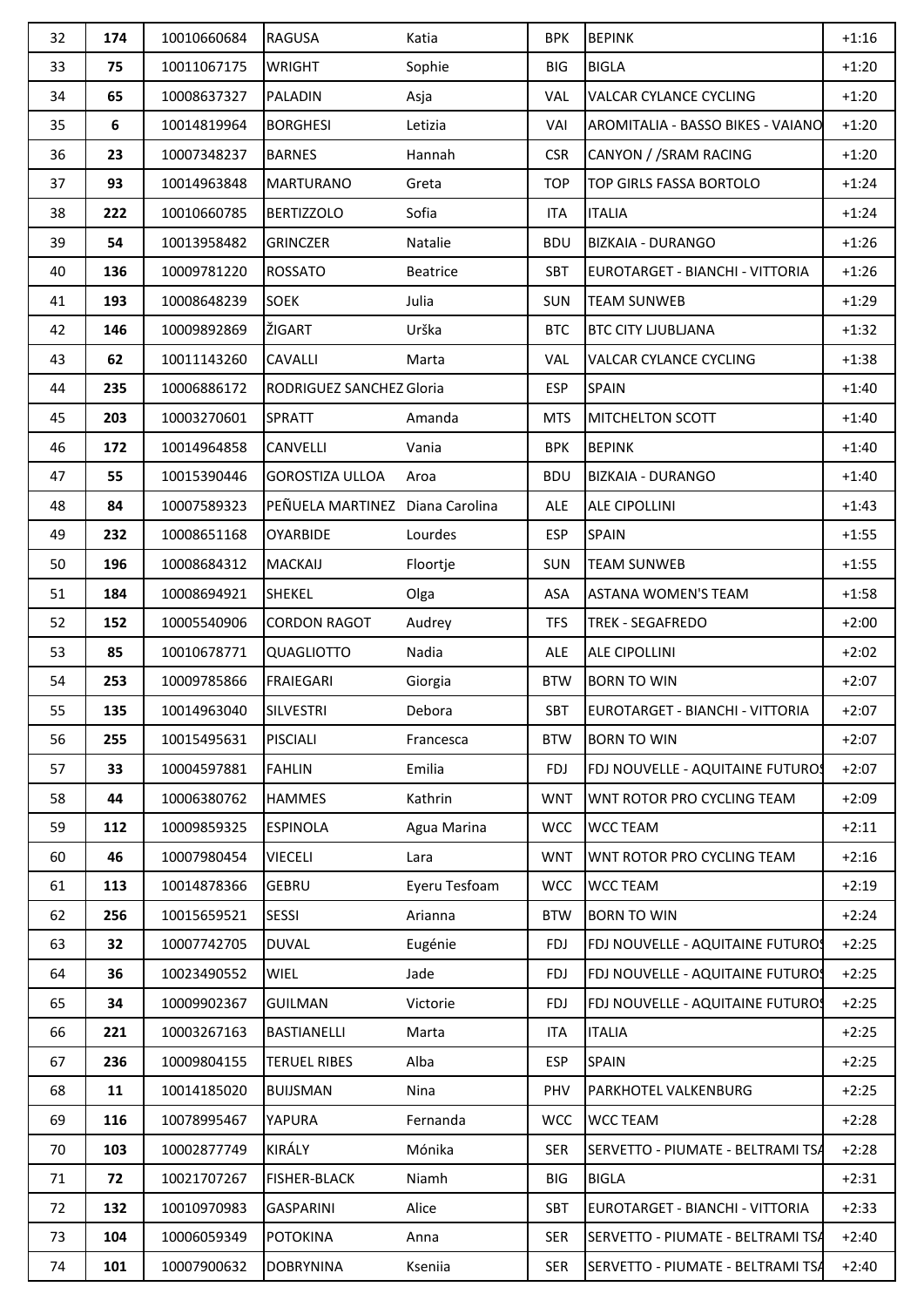| 75  | $\overline{2}$ | 10014963747 | <b>MARCHESINI</b>         | Giulia          | VAI        | <b>AROMITALIA - BASSO BIKES - VAIANO</b> | $+2:46$ |
|-----|----------------|-------------|---------------------------|-----------------|------------|------------------------------------------|---------|
| 76  | 66             | 10008635610 | <b>SANGUINETI</b>         | Ilaria          | VAL        | <b>VALCAR CYLANCE CYCLING</b>            | $+2:46$ |
| 77  | 131            | 10008668144 | <b>COVRIG</b>             | Ana Maria       | SBT        | EUROTARGET - BIANCHI - VITTORIA          | $+2:46$ |
| 78  | 192            | 10015331236 | <b>KOCH</b>               | Franziska       | <b>SUN</b> | <b>TEAM SUNWEB</b>                       | $+2:51$ |
| 79  | 53             | 10040757158 | GILABERT VILAPLANA Ariana |                 | <b>BDU</b> | <b>BIZKAIA - DURANGO</b>                 | $+2:53$ |
| 80  | 16             | 10014173300 | <b>WIEBES</b>             | Lorena          | PHV        | PARKHOTEL VALKENBURG                     | $+2:53$ |
| 81  | 252            | 10030013400 | <b>COSENTINO</b>          | Caris           | <b>BTW</b> | <b>BORN TO WIN</b>                       | $+2:53$ |
| 82  | 14             | 10013771758 | <b>VAN VEEN</b>           | Esther          | PHV        | PARKHOTEL VALKENBURG                     | $+2:53$ |
| 83  | 254            | 10015225546 | <b>GALVANI</b>            | Letizia         | <b>BTW</b> | <b>BORN TO WIN</b>                       | $+2:53$ |
| 84  | 223            | 10005886365 | <b>GUARISCHI</b>          | Barbara         | <b>ITA</b> | <b>ITALIA</b>                            | $+2:53$ |
| 85  | 96             | 10015661844 | <b>TOMASI</b>             | Laura           | <b>TOP</b> | <b>TOP GIRLS FASSA BORTOLO</b>           | $+2:53$ |
| 86  | 64             | 10007981868 | <b>MUCCIOLI</b>           | Dalia           | VAL.       | <b>VALCAR CYLANCE CYCLING</b>            | $+2:53$ |
| 87  | 52             | 10015496136 | D'AGOSTIN                 | Nicole          | <b>BDU</b> | <b>BIZKAIA - DURANGO</b>                 | $+3:02$ |
| 88  | 263            | 10015661036 | <b>SEVERI</b>             | Federica        | VLL        | VALLERBIKE                               | $+3:08$ |
| 89  | 121            | 10008636519 | <b>BORTOLOTTI</b>         | Simona          | <b>CZF</b> | <b>CONCERIA ZABRI - FANINI</b>           | $+3:08$ |
| 90  | 111            | 10078996780 | CAMPBELL                  | Teniel          | <b>WCC</b> | <b>WCC TEAM</b>                          | $+3:17$ |
| 91  | 175            | 10002526125 | VALSECCHI                 | Silvia          | <b>BPK</b> | <b>BEPINK</b>                            | $+3:17$ |
| 92  | 183            | 10004658307 | <b>TORRES BELTRAN</b>     | Yeima           | ASA        | <b>ASTANA WOMEN'S TEAM</b>               | $+3:17$ |
| 93  | 194            | 10009749894 | <b>LABOUS</b>             | Juliette        | <b>SUN</b> | <b>TEAM SUNWEB</b>                       | $+3:21$ |
| 94  | 191            | 10011047573 | ANDERSEN                  | Susanne         | <b>SUN</b> | <b>TEAM SUNWEB</b>                       | $+3:21$ |
| 95  | 123            | 10009211748 | <b>FOLLONI</b>            | Silvia          | <b>CZF</b> | <b>CONCERIA ZABRI - FANINI</b>           | $+3:21$ |
| 96  | 42             | 10015704381 | <b>ASENCIO</b>            | Laura           | <b>WNT</b> | WNT ROTOR PRO CYCLING TEAM               | $+3:21$ |
| 97  | 206            | 10007230726 | <b>WILLIAMS</b>           | Georgia         | <b>MTS</b> | <b>MITCHELTON SCOTT</b>                  | $+3:21$ |
| 98  | 25             | 10054395762 | ERATH                     | Tanja           | <b>CSR</b> | CANYON / / SRAM RACING                   | $+3:31$ |
| 99  | 12             | 10015510078 | <b>RAAIJMAKERS</b>        | Marit           | PHV.       | PARKHOTEL VALKENBURG                     | $+3:33$ |
| 100 | 173            | 10016095718 | PERINI                    | Chiara          | <b>BPK</b> | <b>BEPINK</b>                            | $+3:33$ |
| 101 | 125            | 10015660329 | <b>MEUCCI</b>             | Claudia         | <b>CZF</b> | <b>CONCERIA ZABRI - FANINI</b>           | $+3:35$ |
| 102 | 176            | 10013443069 | <b>VAN NECK</b>           | Melissa         | <b>BPK</b> | <b>BEPINK</b>                            | $+3:37$ |
| 103 | 22             | 10008130503 | <b>BARNES</b>             | Alice           | <b>CSR</b> | CANYON / /SRAM RACING                    | $+3:37$ |
| 104 | 156            | 10010960071 | <b>VAN TWISK</b>          | Abigail         | <b>TFS</b> | <b>TREK - SEGAFREDO</b>                  | $+3:37$ |
| 105 | 4              | 10009512953 | <b>CIPRIANI</b>           | Carmela         | VAI        | AROMITALIA - BASSO BIKES - VAIANO        | $+3:39$ |
| 106 | 215            | 10006875866 | <b>MOBERG</b>             | Emilie          | <b>NOR</b> | <b>NORWAY</b>                            | $+3:39$ |
| 107 | 213            | 10010171543 | GASKJENN                  | Ingvild         | <b>NOR</b> | <b>NORWAY</b>                            | $+3:39$ |
| 108 | 144            | 10010200946 | <b>BOOGAARD</b>           | Maaike          | <b>BTC</b> | <b>BTC CITY LJUBLJANA</b>                | $+3:44$ |
| 109 | 165            | 10001668885 | SAARELAINEN               | Sari            | CGS        | COGEAS METTLER LOOK PRO CYCLING          | $+3:44$ |
| 110 | 13             | 10016031858 | <b>MARKUS</b>             | Femke           | PHV        | PARKHOTEL VALKENBURG                     | $+3:52$ |
| 111 | 233            | 10008651572 | <b>GUTIERREZ RUIZ</b>     | Sheyla          | <b>ESP</b> | <b>SPAIN</b>                             | $+3:52$ |
| 112 | 94             | 10030291666 | <b>MONTICOLO</b>          | Iris            | <b>TOP</b> | TOP GIRLS FASSA BORTOLO                  | $+4:06$ |
| 113 | 3              | 10015659117 | <b>BROGI</b>              | Angelica        | VAI        | AROMITALIA - BASSO BIKES - VAIANO        | $+4:10$ |
| 114 | 91             | 10014962535 | <b>DALLA VALLE</b>        | Elisa           | <b>TOP</b> | TOP GIRLS FASSA BORTOLO                  | $+4:13$ |
| 115 | 216            | 10015264952 | RAVNDAL                   | <b>Birgitte</b> | <b>NOR</b> | <b>NORWAY</b>                            | $+4:16$ |
| 116 | 182            | 10015972850 | PRADERA BERNAL            | Jeydy           | ASA        | <b>ASTANA WOMEN'S TEAM</b>               | $+4:16$ |
| 117 | 243            | 10030110396 | <b>POZZOBON</b>           | Beatrice        | <b>RVE</b> | <b>RAPP VENETO</b>                       | $+4:16$ |